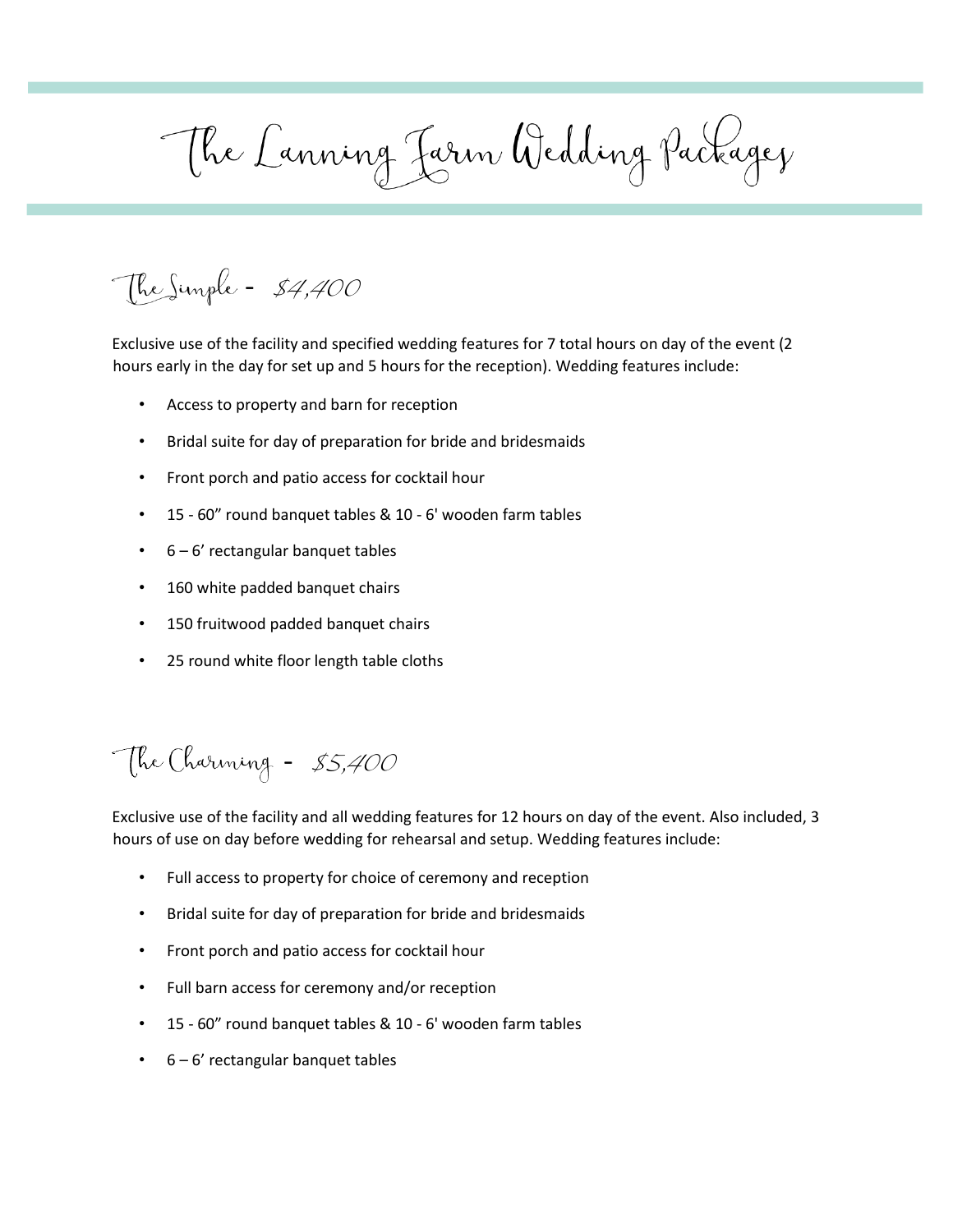- 160 white padded banquet chairs
- 150 fruitwood padded banquet chairs
- 25 round white floor length table cloths

The Elegant - \$6,900

Exclusive use of the facility and all wedding features for 12 hours on day of the event. Also included, 3 hours of use on day before wedding for rehearsal and setup. Wedding features include:

- Full access to property for choice of ceremony and reception
- Bridal suite for day of preparation for bride and bridesmaids
- Front porch and patio access for cocktail hour
- Full barn access for ceremony and/or reception
- 15 60" round banquet tables & 10 6' wooden farm tables
- 6 6' rectangular banquet tables
- 160 white padded banquet chairs
- 150 fruitwood padded banquet chairs
- 25 round white floor length table cloths
- **Catering for 150 people from our preferred food vendor**

## all Inclusive add on - \$2,000

- Day/Month Of Wedding Coordinator
- One support staff member
- Setup before and cleanup after the event
- Additional linen selection
- Exclusive access to venue's decoration collection, including:
- **Lanterns**
- Barn doors